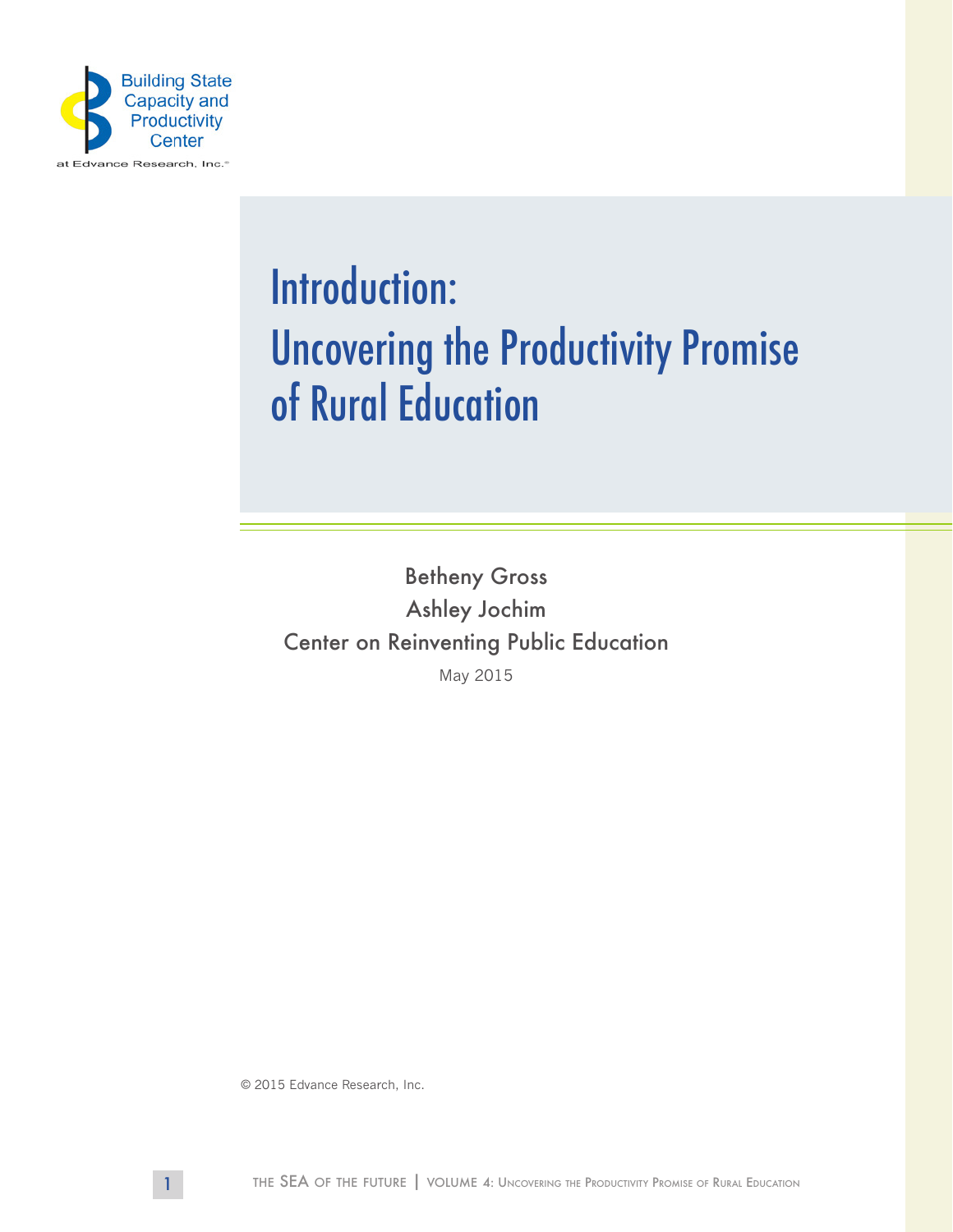The first three volumes of the SEA of the Future provided new mindsets and strategies for advancing productivity in state education agencies. In this volume, we show why rural schools and districts are uniquely poised to contribute to these efforts. Like their urban counterparts, rural schools and districts are being asked to stretch their dollars further but they are more likely to face limited economies of scale, difficult teacher labor markets, and inadequate access to time and money-saving technologies. And, while rural schools and districts educate millions of American students, they do so with less support and attention than their urban and suburban counterparts.

These challenges obscure the productivity promise of rural education: as this volume details, rural schools and districts are innovative in how they deliver services and reimagining how they recruit teachers, use technology, and serve special populations.

The key question for states is how to better capitalize on and support these vanguard efforts. This volume provides one set of answers and aims to spark discussion among state leaders about the challenges and opportunities of rural education.

Paul Hill, with the Center on Reinventing Public Education, kicks off the volume by detailing why state education agencies should focus on rural schools and districts. His discussion reveals the unique challenges faced by rural school districts and provides suggestions for how states can tailor their offerings to better support the needs of rural educators.

In the second essay, Marguerite Roza, director of the Edunomics Lab at Georgetown University, challenges the assumption that rural districts are necessarily less productive than their urban or suburban peers. Through an analysis of rural district return-on-investment, she finds that rural districts are more likely to "beat the odds," delivering better than expected results without the higher per-pupil price tag.

The next essay reports on the results of a national consensus panel on Rural Education and Technology, which brought together a diverse panel of experts to consider the potential for technology to address common challenges in rural districts and schools and how states can support rural districts to pursue these technology solutions. The panel identifies four ways that technology can be brought to bear on some of the most pressing problems facing rural school systems, including lack of access to specialized content, administrative inefficiencies, and limited professional support for rural educators. But to leverage technology, states must ensure that rural schools are connected to the Internet and are able to redesign how they deliver services to students and educators.

In the last essay, Tessie Rose Bailey, assistant professor, Special Education at Montana State University Billings, and Rebecca Zumeta, senior researcher, Education Program at the American Institutes for Research, discuss the acute challenges rural districts face in meeting the unique needs of special student